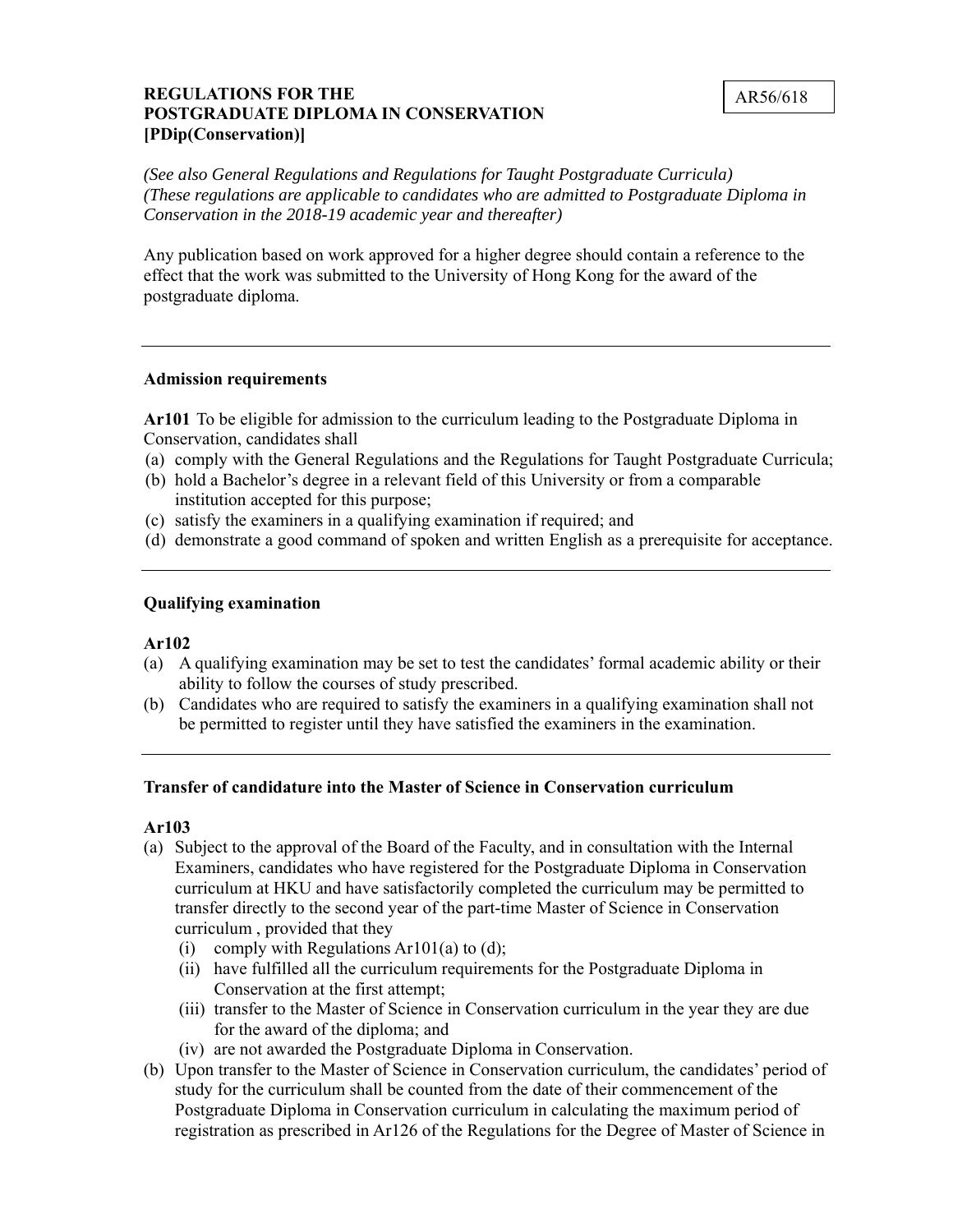Conservation.

- they have completed for the Postgraduate Diploma in Conservation to the Master of Science (c) Candidates will be allowed to transfer their credits and assessment results of the courses that in Conservation curriculum, and for the purposes of calculating the Dean's List and award of distinction as prescribed in Ar132 of the Regulations for the Degree of Master of Science in Conservation.
- (d) If candidates after transferring to the Master of Science in Conservation curriculum fail to complete the requirements of the Master of Science in Conservation curriculum, they may be awarded the Postgraduate Diploma in Conservation provided that they have satisfied the requirements of the Postgraduate Diploma in Conservation.
- (e) The Postgraduate Diploma in Conservation and the Master of Science in Conservation curricula are an impermissible combination. Candidates who are awarded the Postgraduate Diploma in Conservation shall not be admitted to the Master of Science in Conservation curriculum.

# **Award of postgraduate diploma**

 **Ar104** To be eligible for the award of the Postgraduate Diploma in Conservation, candidates shall

- (a) comply with the General Regulations and the Regulations for Taught Postgraduate Curricula; and
- (b) complete the curriculum and satisfy the examiners in accordance with the regulations set out below.

# **Period of study**

## **Ar105**

The curriculum shall normally extend over one academic year of part-time study. Candidates shall not be permitted to extend their studies beyond the maximum period of registration of two academic years of part-time study, unless otherwise permitted or required by the Board of the Faculty.

## **Completion of curriculum**

**Ar106** To complete the curriculum, candidates shall

- (a) satisfy the requirements prescribed in TPG 6 of the Regulations for Taught Postgraduate Curricula;
- (b) enrol for courses of a total of 45 credits;
- (c) satisfactorily complete all written work;
- (d) complete all assigned fieldwork; and
- (e) satisfy the examiners in all examinations as may be required.

## **Assessment**

## **Ar107**

- (a) Every examinable assignment must be submitted within the stipulated deadline.
- (b) Candidates who have failed in not more than two courses shall be permitted to present themselves for re-assessment. If they fail in the assessment at the second attempt, they shall be required to repeat the entire course(s) in the following academic year, and present themselves for the assessment at the third attempt before they can be considered for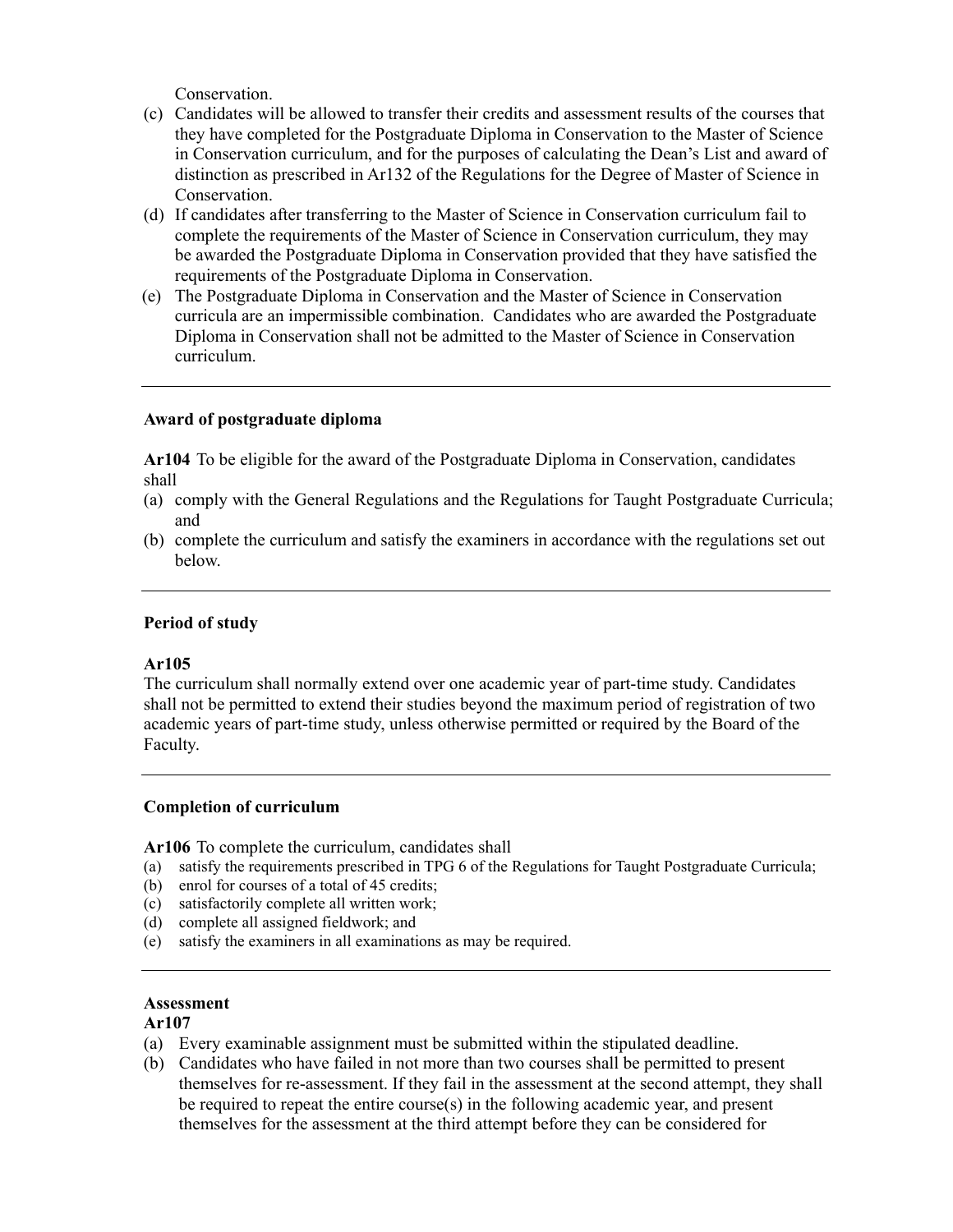advancement or graduation.

- (c) If a course that the candidates are required to repeat is not available in the following academic year, the candidates shall take an alternative course as specified by the Programme Director and take the prescribed assessment. This will constitute the final attempt.
- before they may be awarded the Postgraduate Diploma in Conservation; (d) Candidates who have failed to complete any compulsory fieldwork, but have satisfactorily completed other parts of the curriculum, shall be required to complete the missed fieldwork in the following academic year and produce a report to the satisfaction of the examiners
- (e) Candidates shall be recommended for discontinuation of studies under General Regulation G12 if they have:
	- (i) failed to satisfy the examiners in more than two courses at the first attempt; or
	- (ii) failed to satisfy the examiners in any course at the third attempt; or
	- $(iii)$ failed to satisfy the examiners in an alternative course under the circumstances as described in Ar107(b).
	- (iv) exceeded the maximum period of registration specified in these regulations.

## **Grading system**

#### **Ar108**

 Courses of this curriculum shall be graded 'Distinction', 'Pass' or 'Fail' as determined by the Board of Examiners.

#### **Assessment results**

 candidates who have passed all the required courses in the curriculum at the first attempt and scored distinctions in at least half of these courses will be placed on the Dean's List and awarded **Ar109** On successful completion of the Postgraduate Diploma in Conservation curriculum, a mark of distinction*.* 

/1819-PDipCon13.6.2018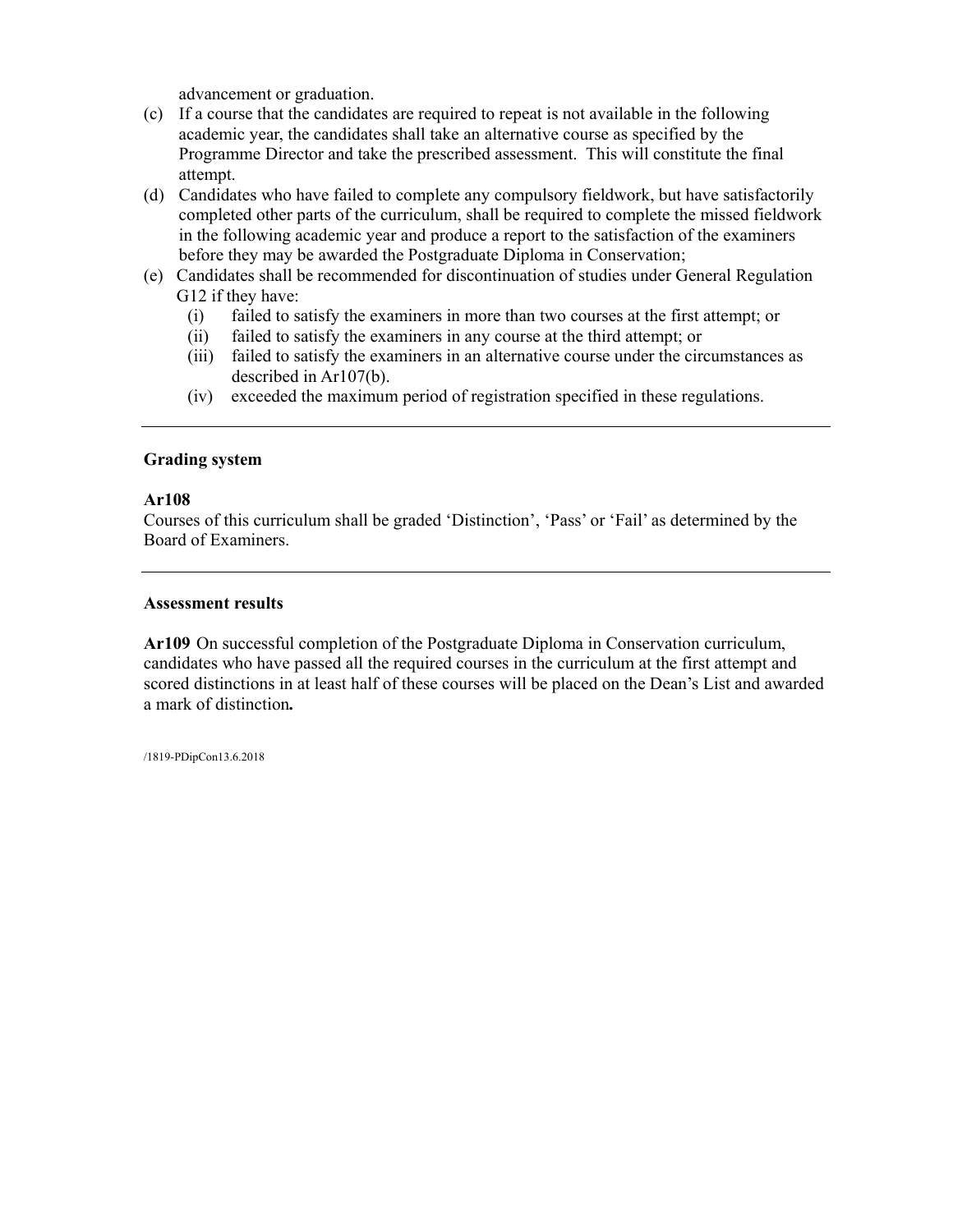# **SYLLABUSES FOR THE POSTGRADUATE DIPLOMA IN CONSERVATION [PDip(Conservation)]**

*(These syllabuses are applicable to candidates who are admitted to the Postgraduate Diploma in Conservation in the 2018-19 academic year and thereafter)* 

(*See also General Regulations and Regulations for Taught Postgraduate Curricula*)

The programme consists of eight compulsory core courses.

These core courses provide the essential international framework for understanding architectural conservation theories and principles and their application in professional practice, particularly in the contexts of Hong Kong, Macao and Mainland China.

Fieldwork is an integral part of each core course.

# **CORE COURSES**

Assessment of all courses: 100% continuous coursework assessment

### **CONS8103. Charters and legislation of conservation** (6 credits)

This course introduces the guiding principles and legal framework for heritage conservation, as established in international charters and regional legislation, and examines in particular detail their application in Hong Kong, Macao, Mainland China and Southeast Asia.

## **CONS8104. Management and practice in conservation** (9 credits) **(Capstone experience)**

 and Southeast Asia. It explores the responsibilities of heritage practitioners in carrying out conservation work from project planning and implementation to post-project management. Drawing on actual cases from overseas and Hong Kong, students have the opportunity to This course, which incorporates a Heritage Impact Assessment (HIA) workshop, focuses on preparing a conservation management plan (CMP) for a heritage building or site, as well as on management problems unique to conservation projects in Hong Kong, Macao, Mainland China consolidate their understanding of the entire conservation process.

## **CONS8105. Materials and techniques of conservation** (6 credits)

 This course investigates the properties of traditional and modern materials commonly encountered in heritage structures in Hong Kong, Macao and Mainland China, and examines a range of techniques that are appropriate for conservation work in the Far East region.